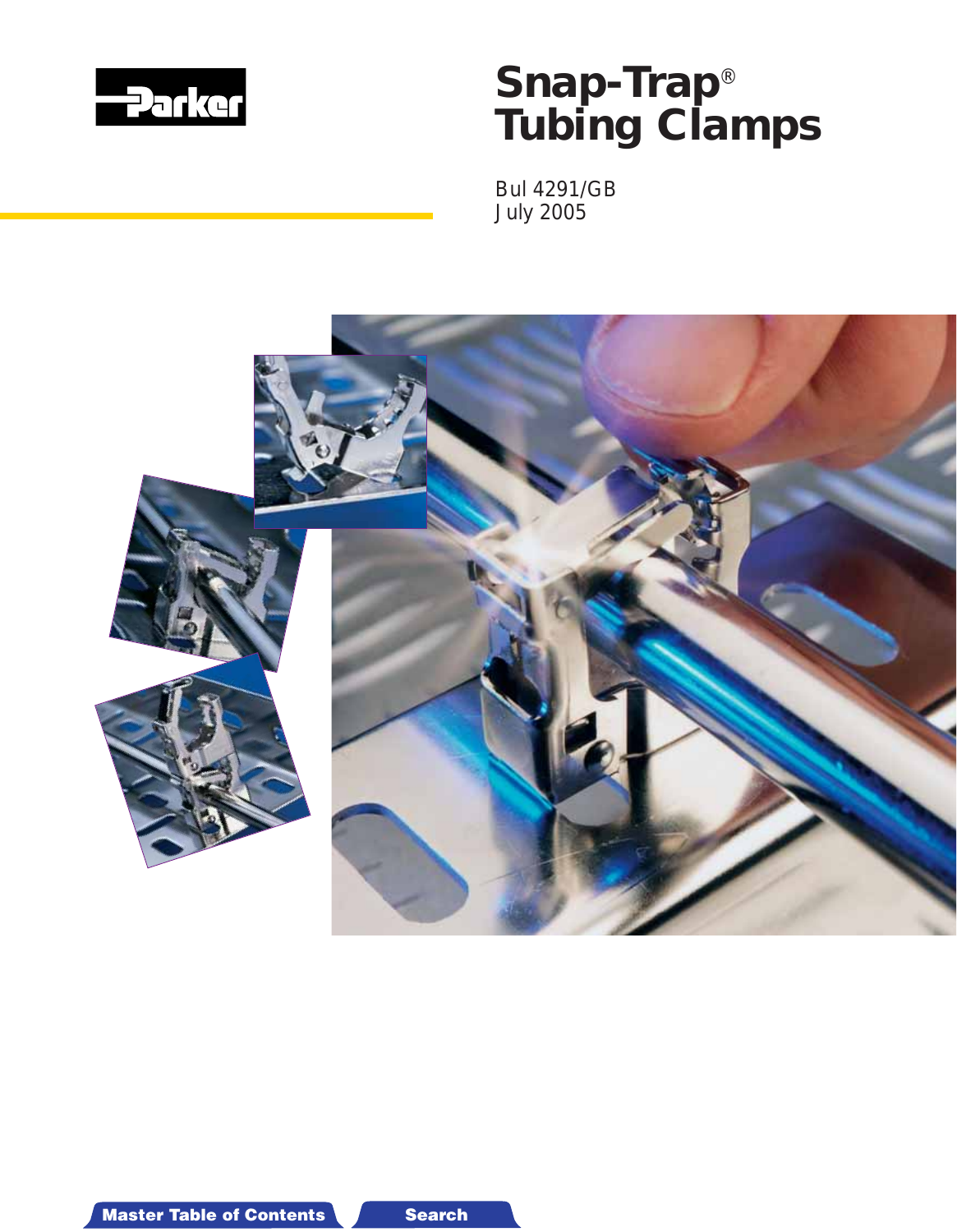# **Contents**

| Page 3          | Introduction.                |  |
|-----------------|------------------------------|--|
| <b>Page 4/5</b> | Advantages.                  |  |
| Page 6/7        | Clamps, Keys and Brackets.   |  |
| Page 8          | Accessories.                 |  |
| Page 9          | Weld and Tray Rail Brackets. |  |
| Page 10/11      | Assembly Instructions.       |  |

All dimensions shown in this catalogue are approximate and subject to change.

#### **WARNING** FAILURE, IMPROPER SELECTION OR IMPROPER USE OF THE PRODUCTS AND/OR SYSTEMS DESCRIBED HEREIN OR RELATED ITEMS CAN CAUSE DEATH, PERSONAL INJURY AND PROPERTY DAMAGE. This document and other information from Parker Hannifin Corporation, its subsidiaries and authorized distributors provide product and/or system options for further investigation by users having technical expertise. It is important that you analyze all aspects of your application and review the information concerning the product or system in the current product<br>catalog. Due to the variety of operating The products described herein, including without limitation, product features, specifications, designs, availability and pricing, are subject to change by Parker Hannifin Corporation and its subsidiaries at any time without notice. **Offer of Sale** The items described in this document are available for sale by Parker Hannifin Corporation, its subsidiaries or its authorized distributors. Any sale contract entered into by Parker will be governed by the provisions stated in Parker's standard terms and conditions of sale (copy available upon request). 2 Parker **Parker Hannifin Corporation**

#### **Master Table of Contents StateMaster Table of Contents 3-D Drawing Search Master**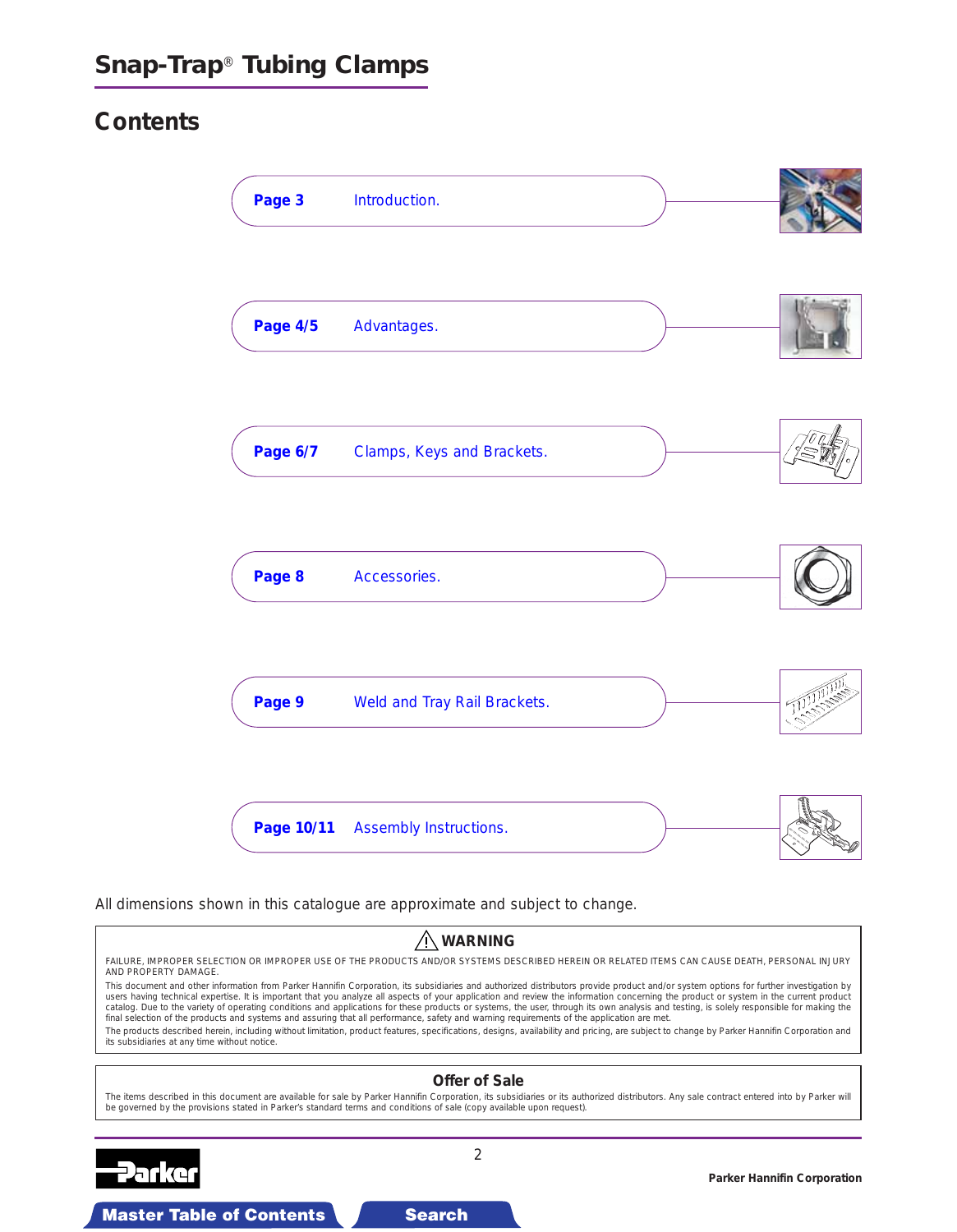### <span id="page-2-0"></span>**Principle**

Snap-Trap® is an innovative clamp, designed to radically simplify the installation and maintenance of instrumentation tubing. Its unique, one piece, design allows quick and easy fitting [to cable trays, brac](#page-6-0)kets and angle iron alike. The Snap-Trap® will fit slotted cable trays with dimensions as indicated on page 7. It can also be mounted to any other design of trays with the aid of brackets as shown in the examples on page 7. Snap-Trap® fully complies with the Norwegian offshore standards "NORSOK".

Section 8.3 of the NORSOK standard Z-CR-010 which covers the installation of instrumentation tubing states that: Tubing clamps shall be made of non-corrosive material, stainless steel AISI 316 or flame retardant plastic.

Galvanic corrosion between tubing and tubing support system shall be avoided. The tubing clamp shall, when installed, not allow for water/sea water to be accumulated between tubing clamp and tubing, this is to avoid crevice corrosion.

#### **Benefits**

With over one million tube clamps already installed Snap-Trap® is a field proven solution that offers significant cost savings.

- **Reduced installation time, by up to 40%.**
- **Reduced maintenance costs, by up to 80%.**
- **Reduced purchasing and inventory costs.**
- **Reduced tooling costs.**





#### **Easy mounting**

Snap-Trap® mounts directly on popular field ladders and trays. A hinge allows the feet to move together before locking the clamp in place. Clamps can also be repositioned in seconds - again without special tools. So, repairs, refurbishment or routine maintenance may be accomplished more speedily, multiplying savings. Economic accessories adapt Snap-Trap® for unusual mountings, ensuring it can be used in any situation: greenfield or existing plant.



#### **'Snap' action**

The arm grips tubes by means of a ratchet-style mechanism - there are no nuts or bolts to tighten. A tube can be clamped in a second - and the flexibility of this 'snap' action allows Snap-Trap® to accommodate a wide range of tube sizes. The action locks tubing securely; steel would have to shear before it could break free. A tool is available for ensuring the ratchet closes to the optimum tightness.

*Hinged base locks clamp in place, and allows repositioning*



**Parker Hannifin Corporation**

**Master Table of Contents StateMaster Table of Contents 3-D Drawing Search Master Table of Contents 3-D**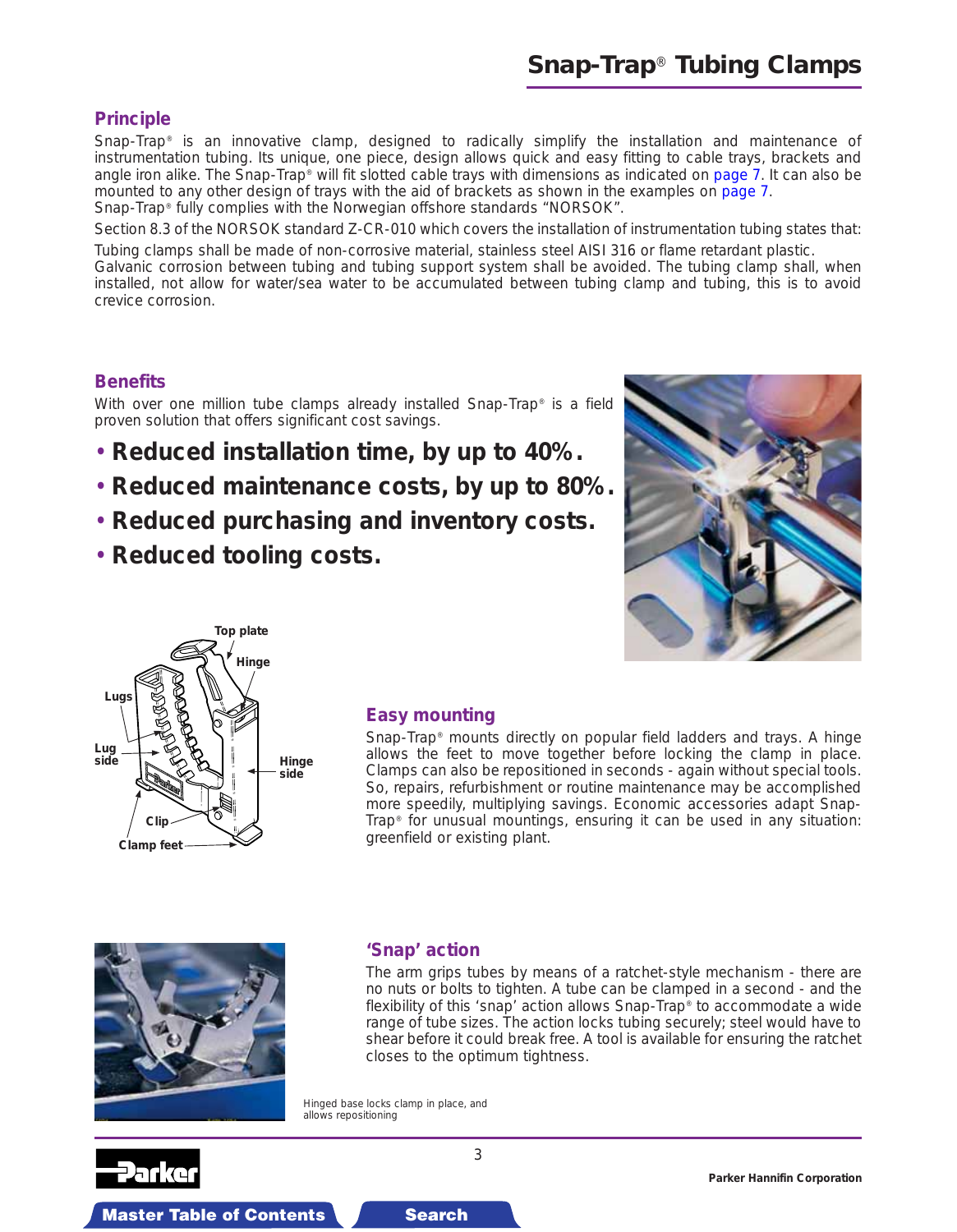<span id="page-3-0"></span>



**Snap-Trap**® **delivers immediate savings, minimizing purchasing overheads and cutting assembly labour costs by as much as 80%!**

**Savings multiply throughout Snap-Trap**®**'s life-cycle:**

**Time savings:** on a witness trial against competitive systems, 3 tube runs requiring 6 Snap-Trap®s were completed in less than 2 minutes compared with over 5 and 11 minutes - a remarkable gain in productivity.

**Snap-Trap**® **is a clamp which radically simplifies the installation and maintenance of instrumentation tubing. Thanks to its unique onepiece design, it can be fitted or moved in a tiny fraction of the time of competitive systems - minimizing labour.**

#### **Advantages**

- Simple and quick to assemble.
- Complies fully to NORSOK standard Z-CR-010.
- Compact clamp in stainless steel.
- No loose parts.
- Snap-Trap® tubing clamp is erected without using traditional tools. (No slippage of spanners on nut or bolt hexagons).
- No bolts to be fastened to the ladder/tray etc. (i.e. easy access).
- Automatic compensation for various tube dimensions.
- No additional spare parts need to be ordered.
- Snap-Trap<sup>®</sup> tubing clamp is available in 2 sizes which covers both metric and imperial tubing.
- Stackable.
- Flexible.
- Test data available on request.

#### **2 parts vs. 29!**

Snap-Trap® competes with multi-piece clamps requiring up to 6-12 parts - cutting weight dramatically. And, just two sizes handle all metric/imperial tubing to 25mm/1 inch, streamlining specification, purchasing and stocking.

|                                                       | <b>Clamp A</b> | <b>Clamp B</b> | Snap-Trap <sup>®</sup> |
|-------------------------------------------------------|----------------|----------------|------------------------|
| # parts for one tube size                             |                |                |                        |
| # parts for range of tubing                           | 29             |                |                        |
| typical assembly time for six clamps   11 min 35 secs |                | 5 min 17 secs  | 1 min 55 secs $ $      |



4

**Parker Hannifin Corporation**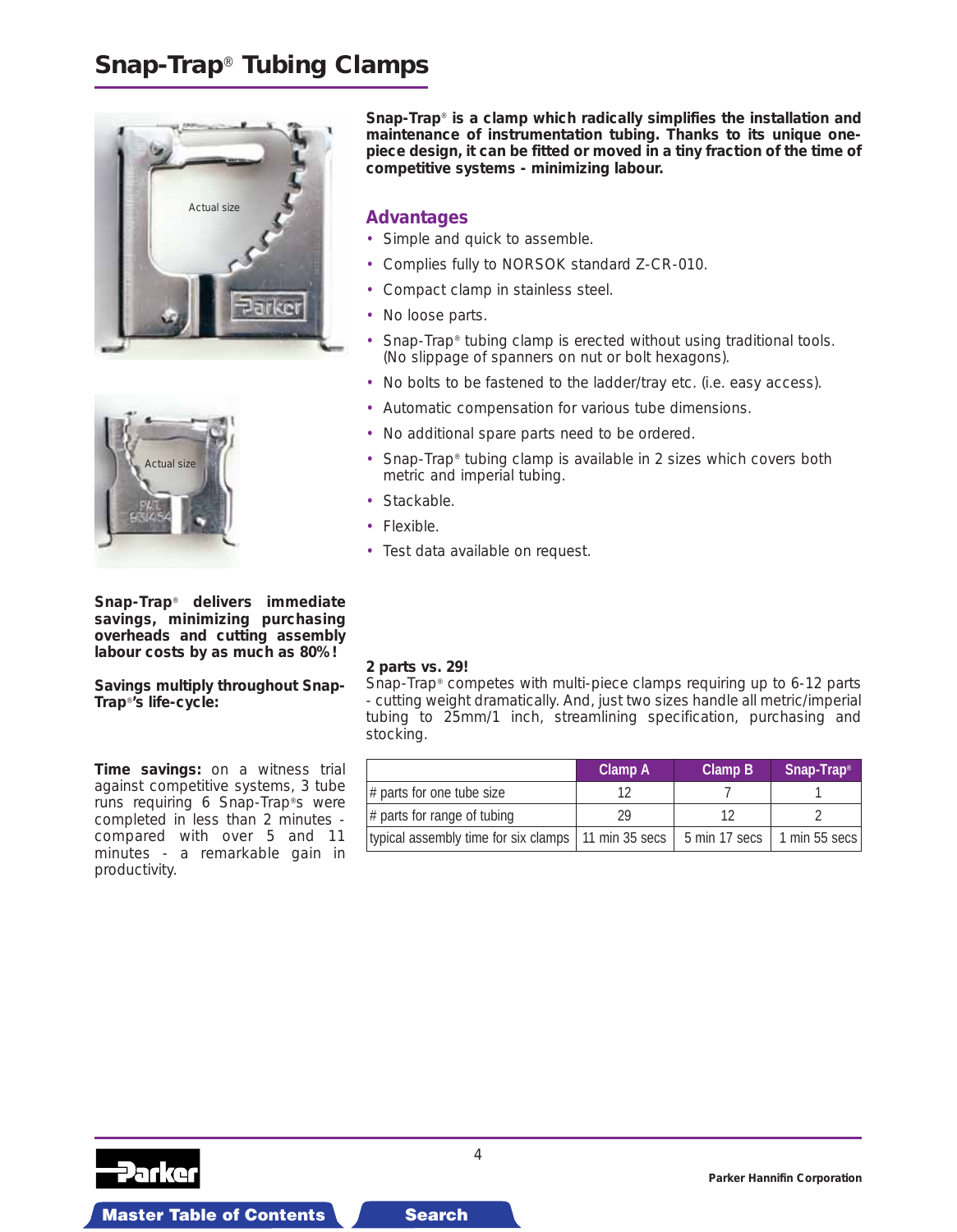

#### **Field proven**

Designed by an offshore contractor, the clamp is field-proven with millions installed in some of the harshest conditions in the world. By switching to Snap-Trap®, such users have saved a great deal of labour; Parker estimates at least 40% during installation alone. With clamps required for typically every 60cm of instrument tubing, initial savings of tens of thousands of dollars are easily achievable for a major project like a platform or new processing plant.

Less corrosion: This 700-hour salt spray test (to ASTM B117 photo left) demonstrates Snap-Trap®'s superiority to alternatives, supporting the design of instrumentation systems for harsh environments, and standards such as NORSOK Z-CR-010. Clamp A in the photograph to the left shows what can happen to conventional clamps after extended service; this clamp was removed from a

*Clamp B Clamp A Snap-Trap®*

North Sea platform after less than five years service because it is at the point of failure.



*The problem Snap-Trap® solves*



*Stainless steel and small contact points minimize opportunity for corrosion*

**Master Table of Contents Search Search** 



**Less stock:** with just two parts for the spectrum of instrumentation tube sizes - compared with as many as 29 for alternative clamps purchasing and stockholding is streamlined, and costs are minimized through commonality.

**Simpler purchasing:** just two Snap-Trap<sup>®</sup> sizes handle the range of tubes up to 1 inch/25mm - compared with as many as 29 for a competitive system - streamlining purchasing, delivery and stocking.

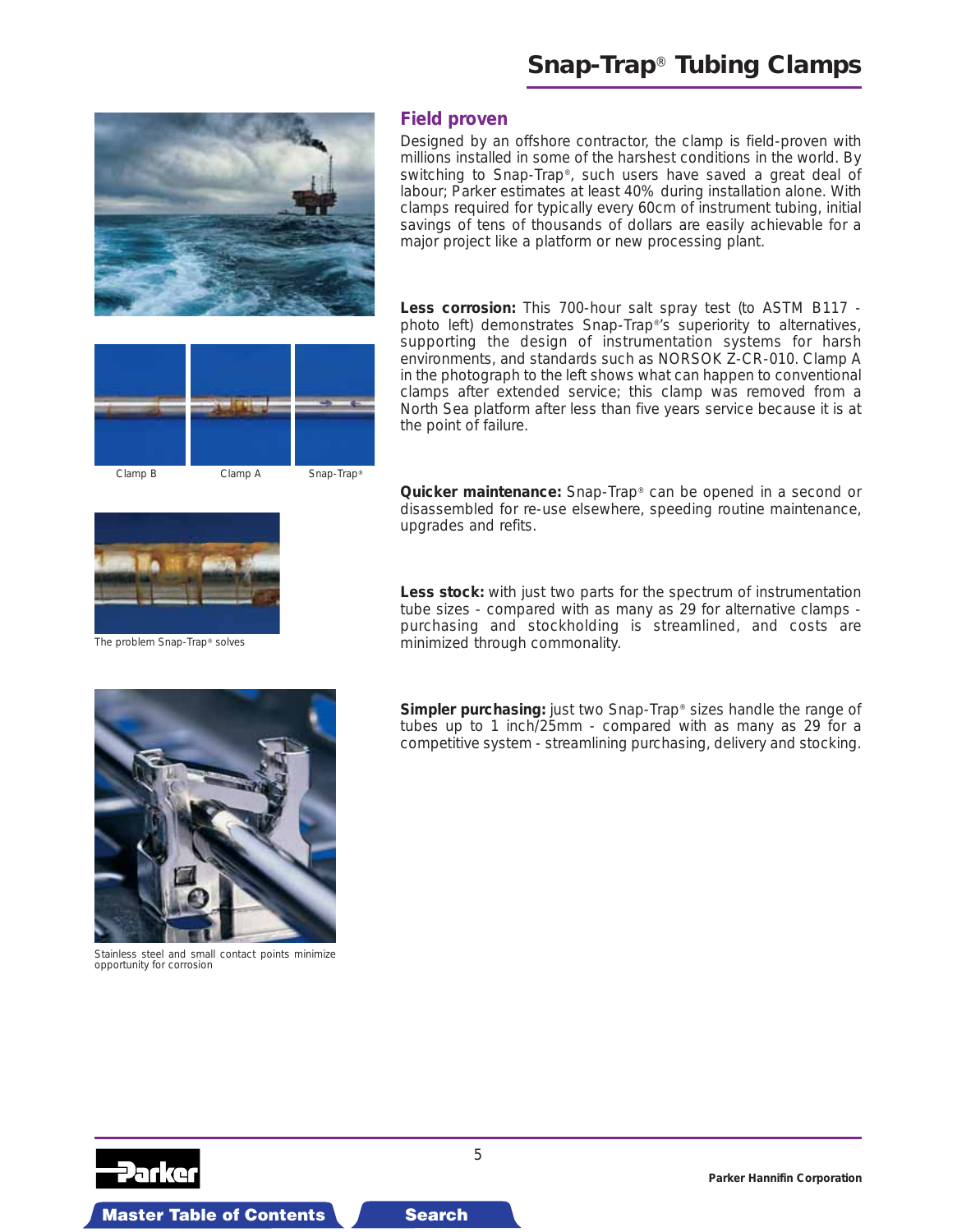# <span id="page-5-0"></span>**Clamps, Keys and Brackets**

| <b>Description</b>                    | <b>Size</b>                 | <b>Part Number</b> | А  | В  | C. |
|---------------------------------------|-----------------------------|--------------------|----|----|----|
| Small Tube Clamp to suit 6-12mm tube  | 6mm $(1/4)$ to 12mm $(1/2)$ | ST-TC-01           | 27 | 27 | 12 |
| Large Tube Clamp to suit 14-25mm tube | 14mm (5/8") to 25mm (1")    | <b>ST-TC-02</b>    | 47 | 47 | 15 |
| Snap-Trap® assembly key for ST-TC-01  | Small clamp key             | <b>TC-01-KEY</b>   |    |    |    |
| Snap-Trap® assembly key for ST-TC-02  | Large clamp key             | <b>TC-02-KEY</b>   |    |    |    |
| Small bracket for use with ST-TC-01   | 75 x 40mm                   | ST-MC-S            |    |    |    |
| Double bracket for ST-TC-01           | 75 x 75mm                   | ST-MC-D            |    |    |    |
| Large bracket for ST-TC-02            | 65 x 60mm                   | ST-MC-BIG          |    |    |    |
| Side rail cable ladder bracket        | 75 x 53mm                   | ST-TUB             |    |    |    |



**TC-02-KEY**

For use with ST-TC-02 clamp







**ST-MC-S**

For use with ST-TC-01  $\bigcup$  Example on monobracket



For use with 1 or 2 ST-TC-01



For use with ST-TC-02



**ST-MC-BIG**

**ST-MC-D**



Example



For use with 1 or 2 ST-TC-01 or 1 ST-TC-02 on side rail Example on cable ladder



6

**ST-TUB**

**Parker Hannifin Corporation**

Master Table of Contents **SiteMaster Table of Contents 3-D Drawings Search**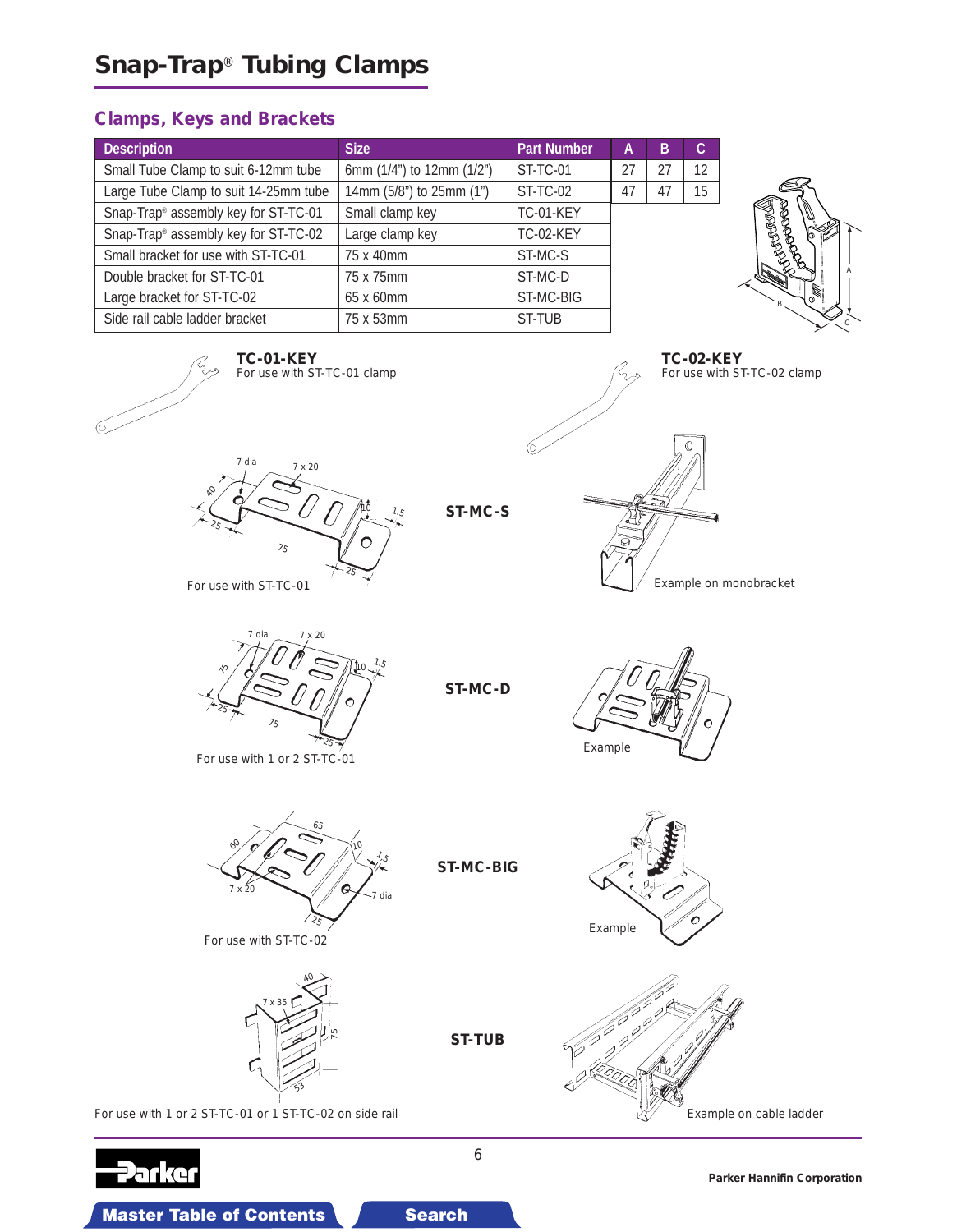<span id="page-6-0"></span>

Standard length 3 metres

# **Cable Trays 20mm high x 3 metres long**

| <b>Description</b>        | <b>Size</b>            | <b>Part Number</b> |
|---------------------------|------------------------|--------------------|
| <b>KB Type Cable Tray</b> | 50mm wide x 20mm high  | KB 50/20           |
| <b>KB Type Cable Tray</b> | 100mm wide x 20mm high | KB 100/20          |
| <b>KB Type Cable Tray</b> | 150mm wide x 20mm high | KB 150/20          |
| <b>KB Type Cable Tray</b> | 200mm wide x 20mm high | KB 200/20          |
| <b>KB Type Cable Tray</b> | 300mm wide x 20mm high | KB 300/20          |
| <b>KB Type Cable Tray</b> | 400mm wide x 20mm high | KB 400/20          |
| <b>KB Type Cable Tray</b> | 500mm wide x 20mm high | KB 500/20          |
| <b>KB Type Cable Tray</b> | 600mm wide x 20mm high | KB 600/20          |



# **Cable Trays 40mm high x 3 metres long**

| <b>Description</b>        | <b>Size</b>            | <b>Part Number</b> |
|---------------------------|------------------------|--------------------|
| <b>KB Type Cable Tray</b> | 50mm wide x 40mm high  | KB 50/40           |
| <b>KB Type Cable Tray</b> | 100mm wide x 40mm high | KB 100/40          |
| <b>KB Type Cable Tray</b> | 150mm wide x 40mm high | KB 150/40          |
| <b>KB Type Cable Tray</b> | 200mm wide x 40mm high | KB 200/40          |
| <b>KB Type Cable Tray</b> | 300mm wide x 40mm high | KB 300/40          |
| <b>KB Type Cable Tray</b> | 400mm wide x 40mm high | KB 400/40          |



# **Cable Trays 50mm high with return flange**

| <b>Description</b>                     | <b>Size</b>            | <b>Part Number</b> |
|----------------------------------------|------------------------|--------------------|
| KBR Type Cable Tray with return flange | 50mm wide x 50mm high  | <b>KBR 50</b>      |
| KBR Type Cable Tray with return flange | 100mm wide x 50mm high | <b>KBR 100</b>     |
| KBR Type Cable Tray with return flange | 150mm wide x 50mm high | <b>KBR 150</b>     |
| KBR Type Cable Tray with return flange | 200mm wide x 50mm high | <b>KBR 200</b>     |
| KBR Type Cable Tray with return flange | 300mm wide x 50mm high | <b>KBR 300</b>     |
| KBR Type Cable Tray with return flange | 400mm wide x 50mm high | <b>KBR 400</b>     |



**Master Table of Contents Search Search** 

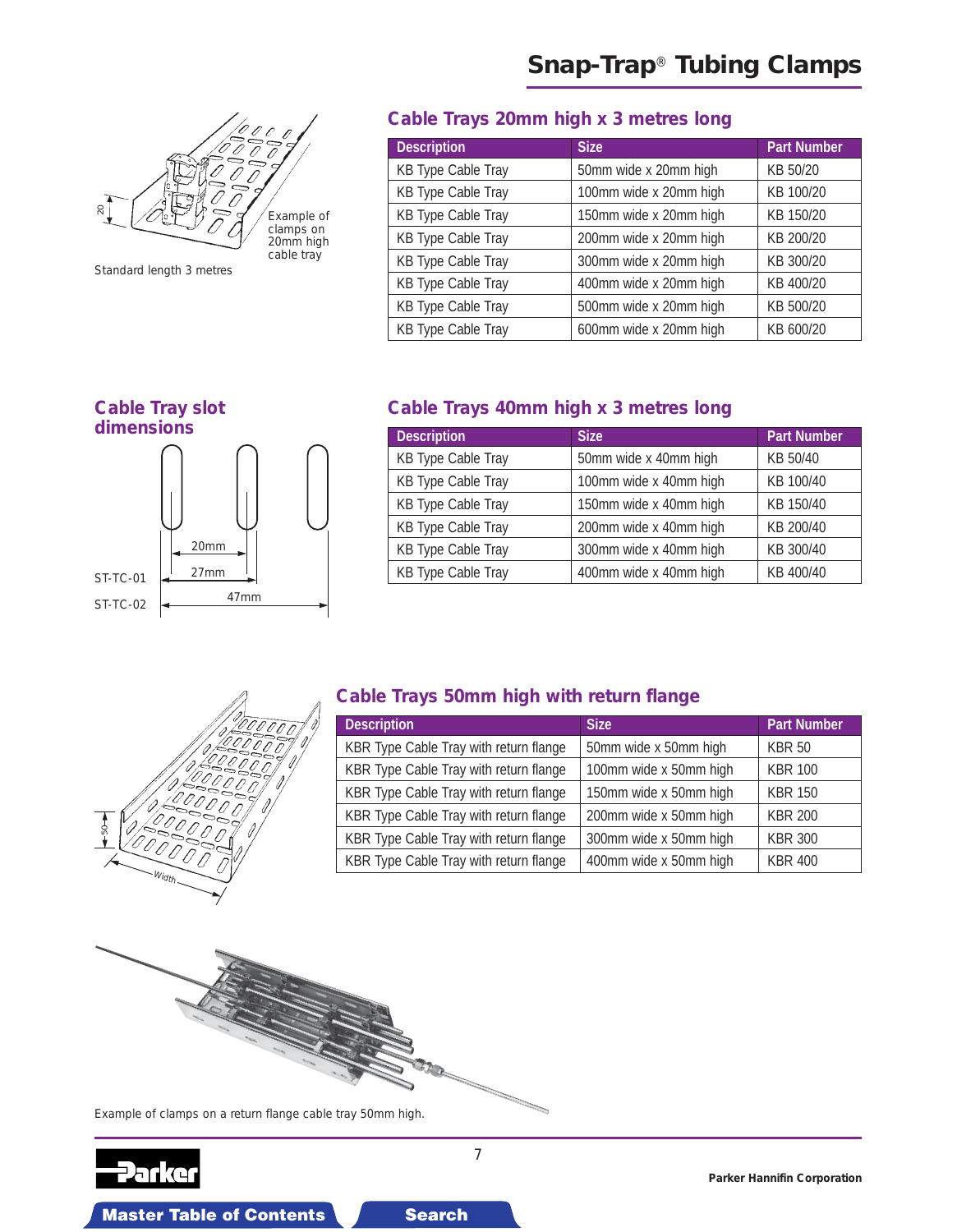# <span id="page-7-0"></span>**Accessories**



Locking bolt



Pan head screw



Hexagon head set screw

# **Stainless Steel Nuts, Washers & Bolts**

| <b>Description</b>     | <b>Size</b>    | <b>Part Number</b> |
|------------------------|----------------|--------------------|
| Locking Bolt           | M6 x 16mm long | M6LBX16-316        |
| Locking Bolt           | M6 x 20mm long | M6LBX20-316        |
| Pan Head Screw         | M6 x 16mm long | M6PHSX16-316       |
| Pan Head Screw         | M6 x 20mm long | M6PHSX20-316       |
| Pan Head Screw         | M6 x 25mm long | M6PHSX25-316       |
| Pan Head Screw         | M6 x 30mm long | M6PHSX30-316       |
| Hexagon Head Set Screw | M6 x 16mm long | M6HHSSX16-316      |
| Hexagon Head Set Screw | M6 x 20mm long | M6HHSSX20-316      |
| Hexagon Head Set Screw | M6 x 25mm long | M6HHSSX25-316      |
| Plain Nut              | M6             | M6PLNUT-316        |
| Flange Nut             | M6             | M6FLNUT-316        |
| <b>Flat Washer</b>     | M6             | M6FLWASHER-316     |
| Lock Washer            | M <sub>6</sub> | M6LKWASHER-316     |
| <b>Star Washer</b>     | M <sub>6</sub> | M6STWASHER-316     |



Plain nut



Flange nut



Flat washer



Lock washer



Star washer

**Master Table of Contents Search Search** 



**Parker Hannifin Corporation**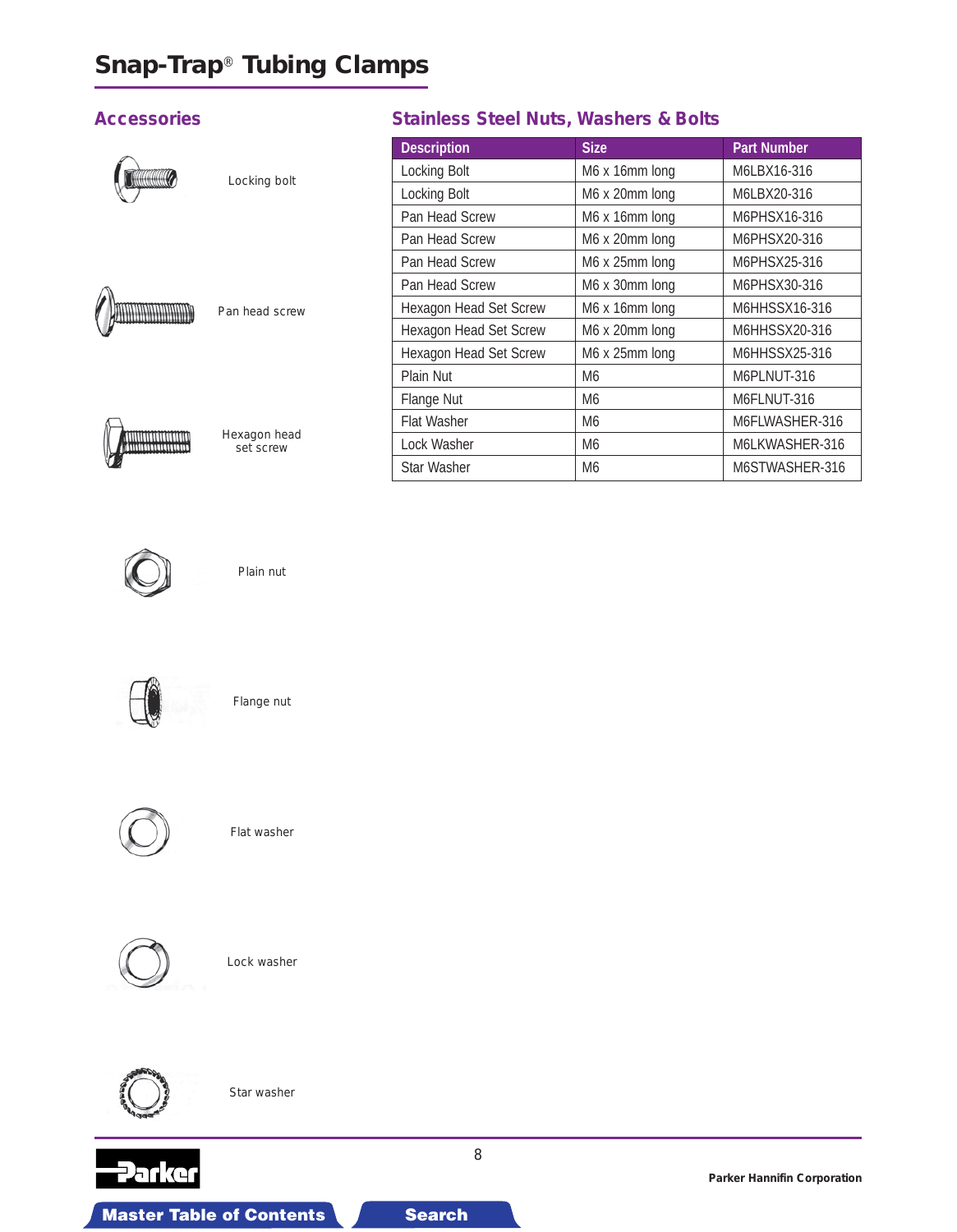# <span id="page-8-0"></span>**Weld & Tray Rail Brackets**

| <b>Description</b>      | <b>Size</b>                | <b>Part Number</b> | Length "L" (mm) |
|-------------------------|----------------------------|--------------------|-----------------|
| Weld Rail 3 metres long | 44 x 27mm with 13mm return | ST-WR-0            | 3000            |
| Weld Rail 57mm long     | 44 x 27mm with 13mm return | ST-WR-1            | 57              |
| Weld Rail 217mm long    | 44 x 27mm with 13mm return | ST-WR-2            | 217             |
| Weld Rail 297mm long    | 44 x 27mm with 13mm return | ST-WR-3            | 297             |
| Tray Rail 817mm long    | 44 x 13mm with 13mm return | ST-TR-0            | 817             |
| Tray Rail 97mm long     | 44 x 13mm with 13mm return | ST-TR-1            | 97              |
| Tray Rail 137mm long    | 44 x 13mm with 13mm return | ST-TR-2            | 137             |
| Tray Rail 197mm long    | 44 x 13mm with 13mm return | ST-TR-3            | 197             |
| Splice Plate            | 45 x 40mm x 200mm long     | <b>SP-SM/20</b>    | 20              |
| Splice Plate            | 45 x 20mm x 200mm long     | SP-SM/40           | 40              |









**Parker Hannifin Corporation**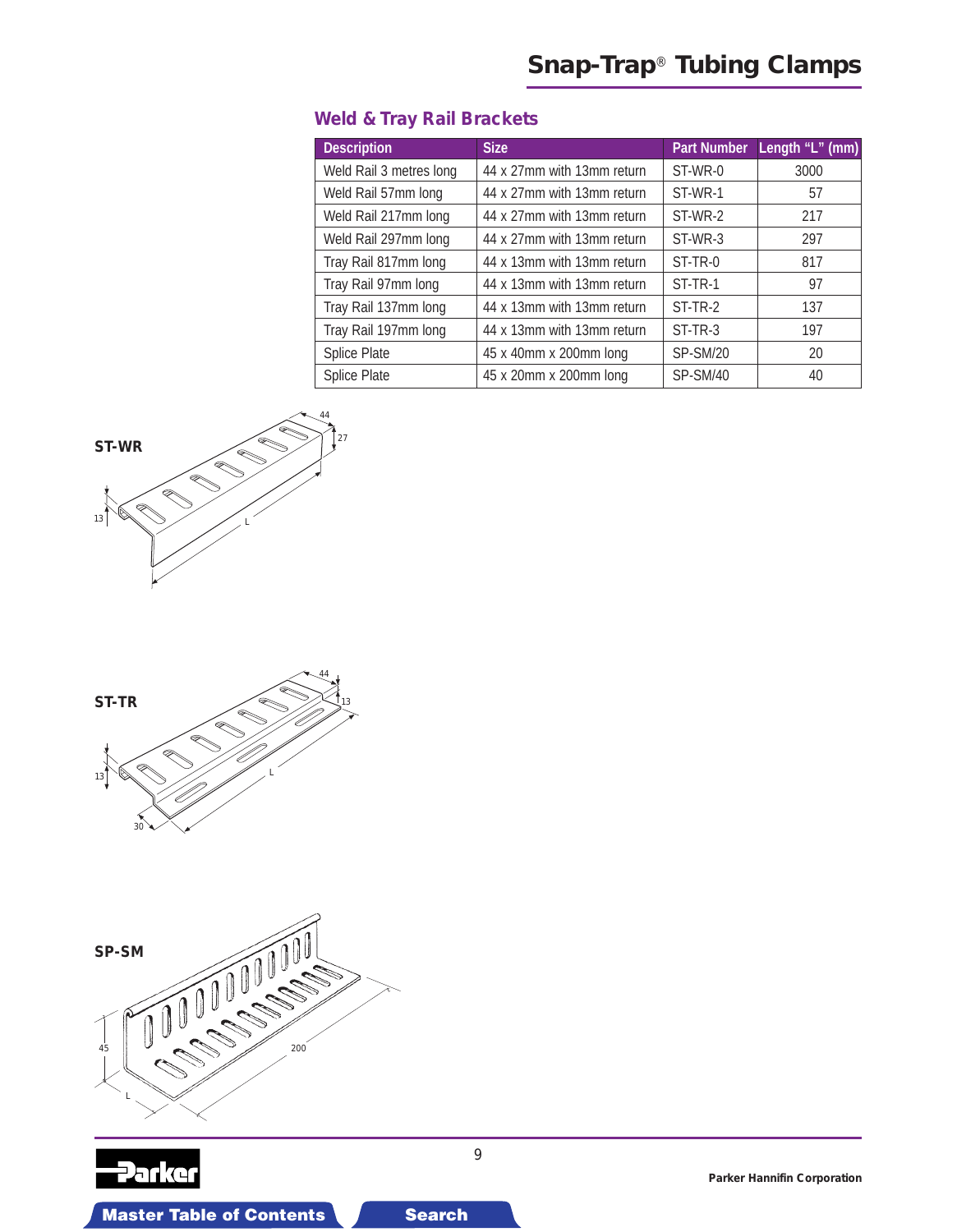# <span id="page-9-0"></span>**Assembly instructions**



1. Open clamp fully by using the assembly key to release the clip (TC-02 only). TC-01 can be opened simply by squeezing the clamp at point A by hand.

2. Insert clamp feet into the slots on the bracket or trays.

3. Once feet are in position, simply snap the two clamp sides together.

### **To assemble tubing into the Snap-Trap® tube clamp ST-TC-01 (6mm - 12mm / 1/4" - 1/2")**

Position tubing into the clamp and hook the assembly key at the back of the clamp.

Apply pressure until the clamp top plate engages behind the lugs on the lug side of the clamp. Ensure that the top plate is located firmly against the tubing.

The top plate is designed to cater for any tolerance variants within the tube.

### **To assemble tubing into the Snap-Trap® tube clamp ST-TC-02 (14mm - 25mm / 5/8" - 1")**

Position tubing into the clamp and hook the assembly key at the hinge part of the clamp.

Apply pressure until the clamp top plate engages behind the lugs on the lug side of the clamp. Ensure that the top plate is located firmly against the tubing.

The top plate is designed to cater for any tolerance variants within the tube.

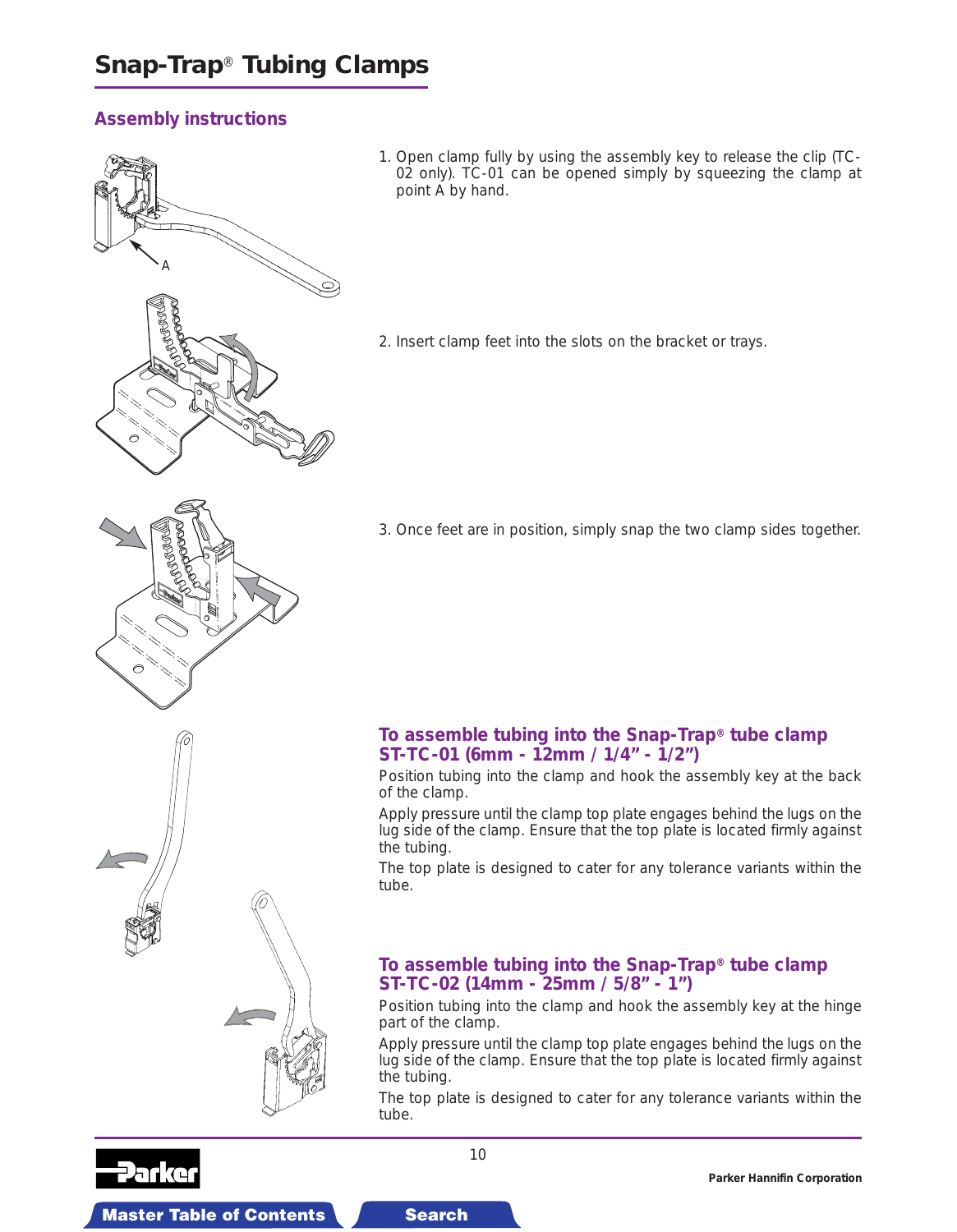



### **To disassemble or reposition the Snap-Trap® tube clamp**

Using the assembly key, apply pressure to ease the top plate away from the tube and the clamp lugs.

To remove the clamp from the tray or bracket, press the release clip with the assembly key (TC-02 only). TC-01 can be released by squeezing at point A by hand.

### **Additional notes when mounting clamps onto cable trays**





to side of cable tray.



Do not mount clamp with hinge next Ensure clamp hinge is away from the cable tray side.



When mounting clamps to take more than one tube run, stagger the clamps in the tray ensuring that the hinges are away from the sides of the cable tray.



**Master Table of Contents Search Search Master Table of Contents 3-D Drawing Search** 

# **To stack mount the Snap-Trap® tube clamp**

Snap-Trap® tubing clamps can be stack mounted on to each other simply by following the same instructions as those for mounting on to brackets or cable trays.

© Copyright 2005, Parker Hannifin Corportation. All rights reserved.